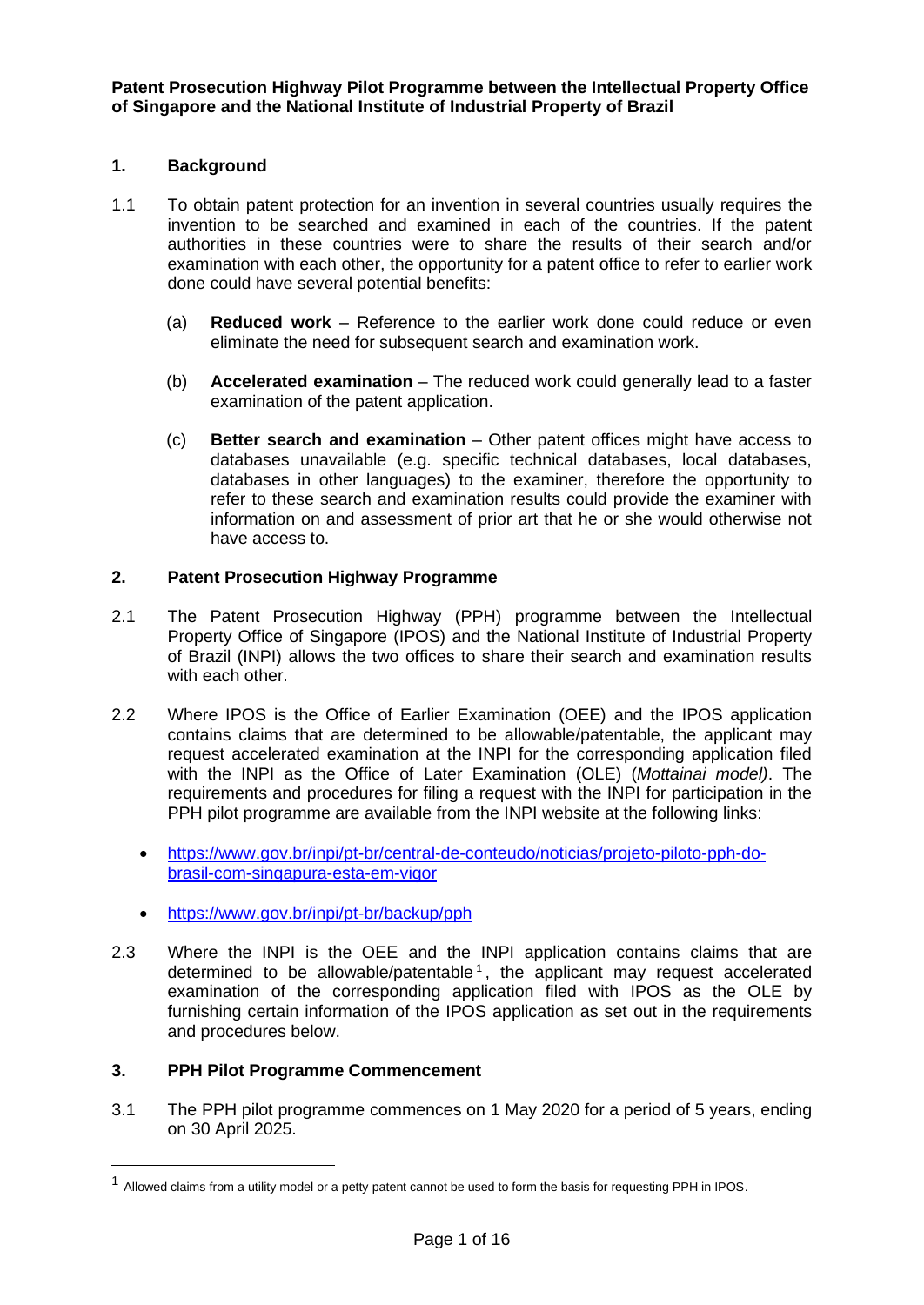3.2 IPOS will evaluate the results of the pilot programme to determine whether and how the programme should be fully implemented. IPOS may terminate the PPH pilot programme if the volume of participation exceeds manageable level, or for any other reason. Notice will be published if the PPH pilot programme will be terminated.

### **4. Requirements for requesting accelerated examination of an IPOS patent application under the PPH**

- 4.1 The INPI application has at least one claim that is determined to be allowable/patentable by the INPI.
- 4.2 All claims in the IPOS application must sufficiently correspond or be amended to sufficiently correspond to one or more of the claims found allowable/patentable by the INPI. Claims will be considered to sufficiently correspond where, accounting for differences due to translations and claim format, the claims are of the same or similar scope, or the claims are narrower in scope. In this regard, a claim that is narrower in scope occurs when a claim in the IPOS application is amended to be further limited by an additional technical feature that is supported in the specification
- 4.3 Examination has not begun on the IPOS application.
- 4.4 Diagrams depicting a list of scenarios in which a request for accelerated examination of the IPOS application under the PPH pilot programme can be made are found in Annex I.

### **5. Procedures for requesting accelerated examination of an IPOS patent application under the PPH**

- 5.1 File duly completed Patents Form 11 (Request for Search and Examination Report) or Patents Form 12 (Request for Examination Report). These forms can be found at: <https://digitalhub.ipos.gov.sg/> (electronic platform for online filing).
- 5.2 The Patents Form 11 or Patents Form 12 must be accompanied by:
	- (a) a copy of all office actions of the INPI application being relied upon;
	- (b) a copy of the allowable/patentable patent claims referred to in (a) above; and
	- (c) a claims correspondence table showing the relatedness of the allowable/patentable claims referred to in (a) above to the claims in the current IPOS application. The format of the Claims Correspondence Table is found in Annex II.
- 5.3 The documents listed in 5.2 (a) can be either the:
	- (a) national work product including (i) written opinion established by the INPI as the national Office or (ii) examination report and decision of grant established by the INPI as the national Office during the processing of a national application or a Patent Cooperation Treaty (PCT) application that has entered the national phase before the INPI; or
	- (b) PCT work product including (i) written opinion established by the INPI International Searching Authority or International Preliminary Examining Authority or (ii) the international preliminary examination report issued within the framework of the PCT.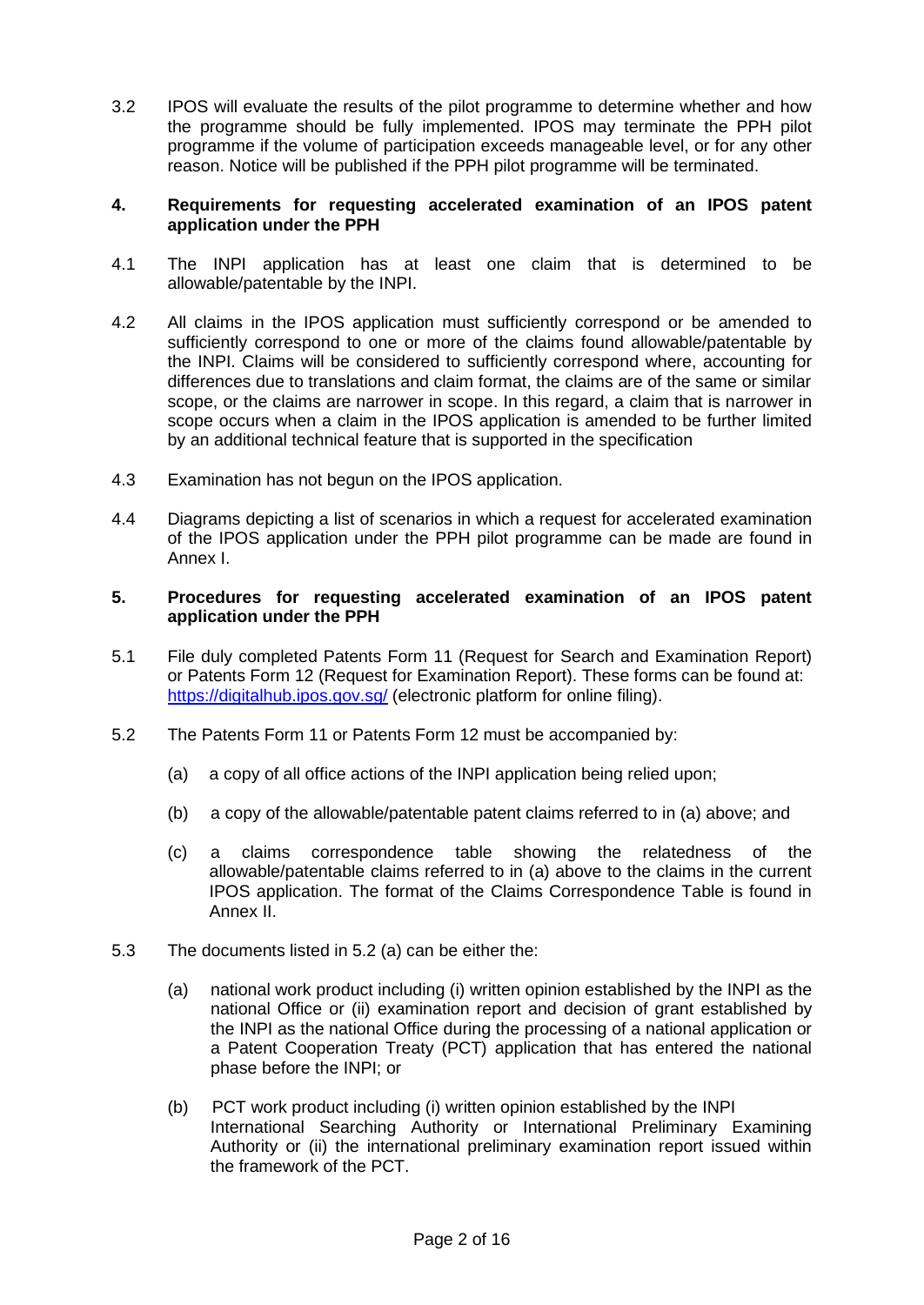- 5.4 If the documents listed in 5.2(a) and 5.2(b) above are available in the INPI Dossier Access System or the World Intellectual Property Organisation's PATENTSCOPE system, they need not be filed with the Patents Form 11 or Patents Form 12. The INPI Dossier Access System is accessible via [http://www.inpi.gov.br/.](http://www.inpi.gov.br/) The PATENTSCOPE system is accessible via [http://www.wipo.int/pctdb/en/index.jsp.](http://www.wipo.int/pctdb/en/index.jsp)
- 5.5 For avoidance of doubt, a copy of the patent grant without the documents listed in (a) and (b) in 5.2 above will not qualify for the PPH.
- 5.6 The checkbox for "ASPEC/PPH" must be selected in the Patents Form 11 or Patents Form 12.
- 5.7 If the request for PPH is sought after the Patents Form 11 or Patents Form 12 is filed, the request together with any supporting documents must be made in writing to **IPOS.** An email must also be sent to IPOS at  $pph@ipos.gov.sq$  on the same day the request is submitted to IPOS. The email must contain in its subject, the title "PPH acceleration requested".
- 5.8 Any subsequent correspondences with IPOS must also be marked with the phrase "PPH acceleration requested".
- 5.9 The documents in paragraph 5.2 must be accompanied by an English translation if they are not originally in English, at the time of filing the PPH request<sup>2</sup>.

# **6. Cited Documents**

- 6.1 A copy of each of the documents cited in the documents submitted under paragraph 5.2 (a) is not required at the time of filing the PPH request. IPOS may, however, require the applicant to furnish a copy of any document cited subsequently.
- 6.2 The cited documents may be filed in their original language. However, IPOS may subsequently request for an English translation of a document or a part of a document if an English abstract of the cited document is not available.

# **7. PPH Request**

7.1 IPOS will treat a PPH request as a request for accelerated examination under the PPH pilot programme. Where the PPH request is granted, the IPOS application will be processed in an accelerated manner. In those instances, where the PPH request does not meet all the requirements and procedures set forth above, the applicant will be notified and the defects in the request will be identified. The applicant will be given one opportunity to correct formal deficiencies identified in the request. If the request is not corrected, the application will be taken out of the PPH programme and the applicant will be notified.

#### **8. Examination of IPOS patent application under the PPH pilot**

8.1 The IPOS application will be examined in accordance with the Singapore Patents Act (Cap. 221) and the Singapore Patents Rules. The legislations can be found at: [https://www.ipos.gov.sg/resources/ip-legislation.](https://www.ipos.gov.sg/resources/ip-legislation)

<sup>&</sup>lt;sup>2</sup> If it is not possible for IPOS to understand the English translation of any document, IPOS can request the applicant to resubmit the English translation of that document.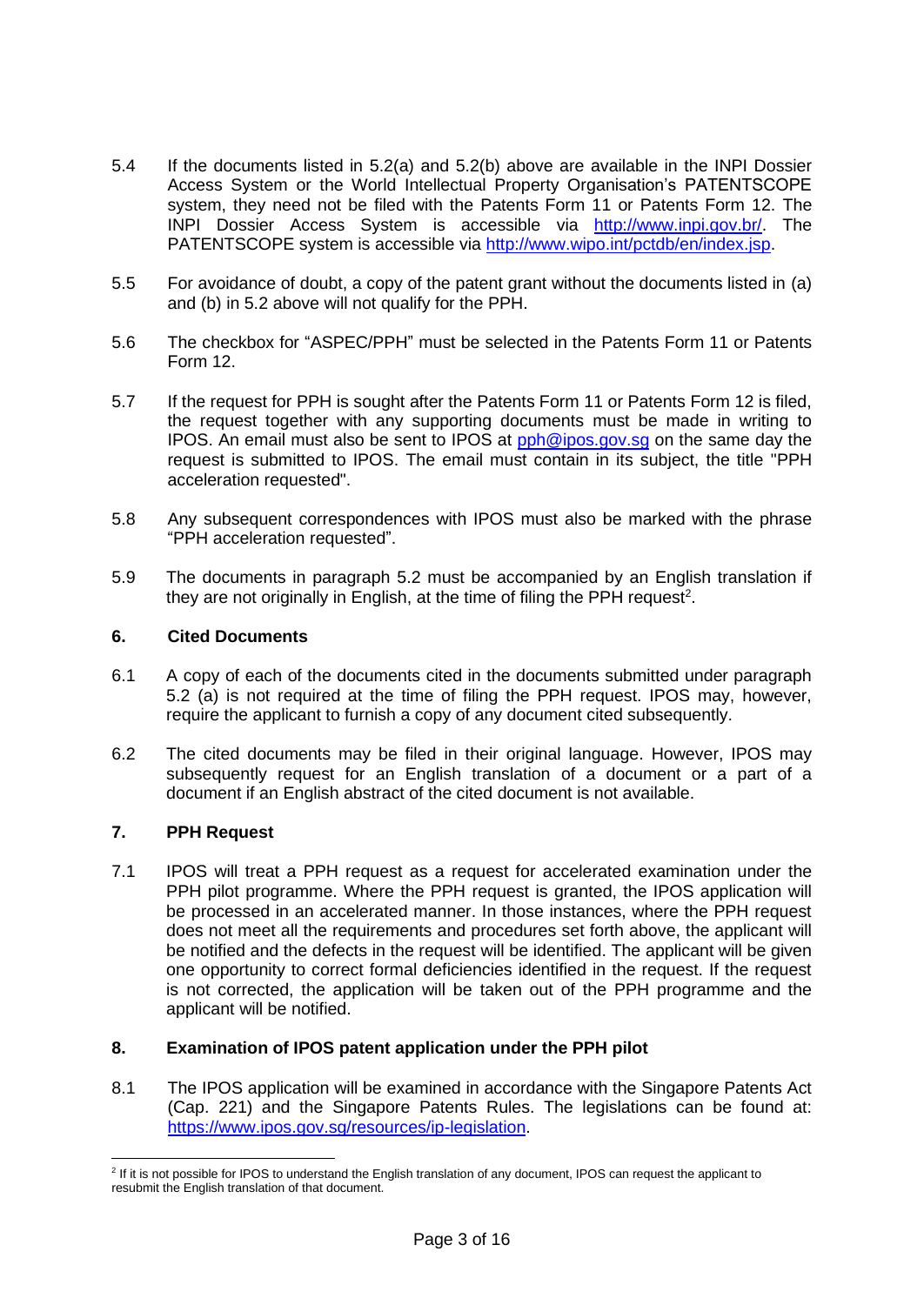8.2 Applicants should seek professional advice on patent matters in Singapore, in particular, with reference to section 30 (Grant of patent) and section 69 (Restrictions on relief for infringement) of the Singapore Patents Act (Cap. 221).

# **9. Enquiries**

9.1 For enquiries relating to the Patent Prosecution Highway pilot programme, please send an email to [pph@ipos.gov.sg.](mailto:pph@ipos.gov.sg)

INTELLECTUAL PROPERTY OFFICE OF SINGAPORE DATE: 2 June 2022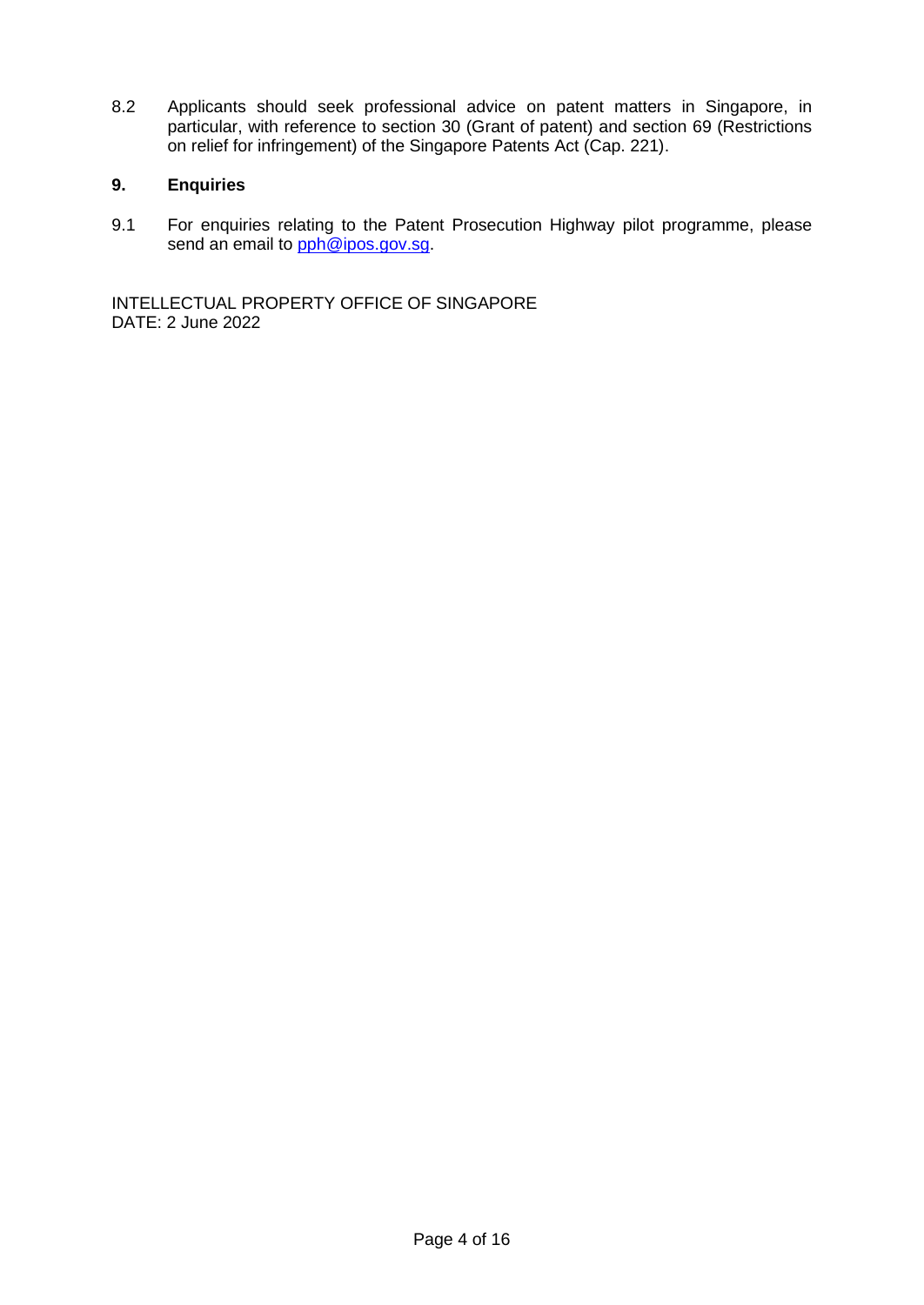# **Annex I**

# **Scenarios using the National Work Product**

**Scenario** (1): The IPOS application validly claims priority under section 17 of the Singapore Patents Act (Cap. 221) from the INPI application being relied upon for the PPH request.



**Scenario (2):** The IPOS application validly claims priority under section 17 of the Singapore Patents Act (Cap. 221) from the INPI application being relied upon for the PPH request and applications filed in any office other than the IPOS or the INPI.

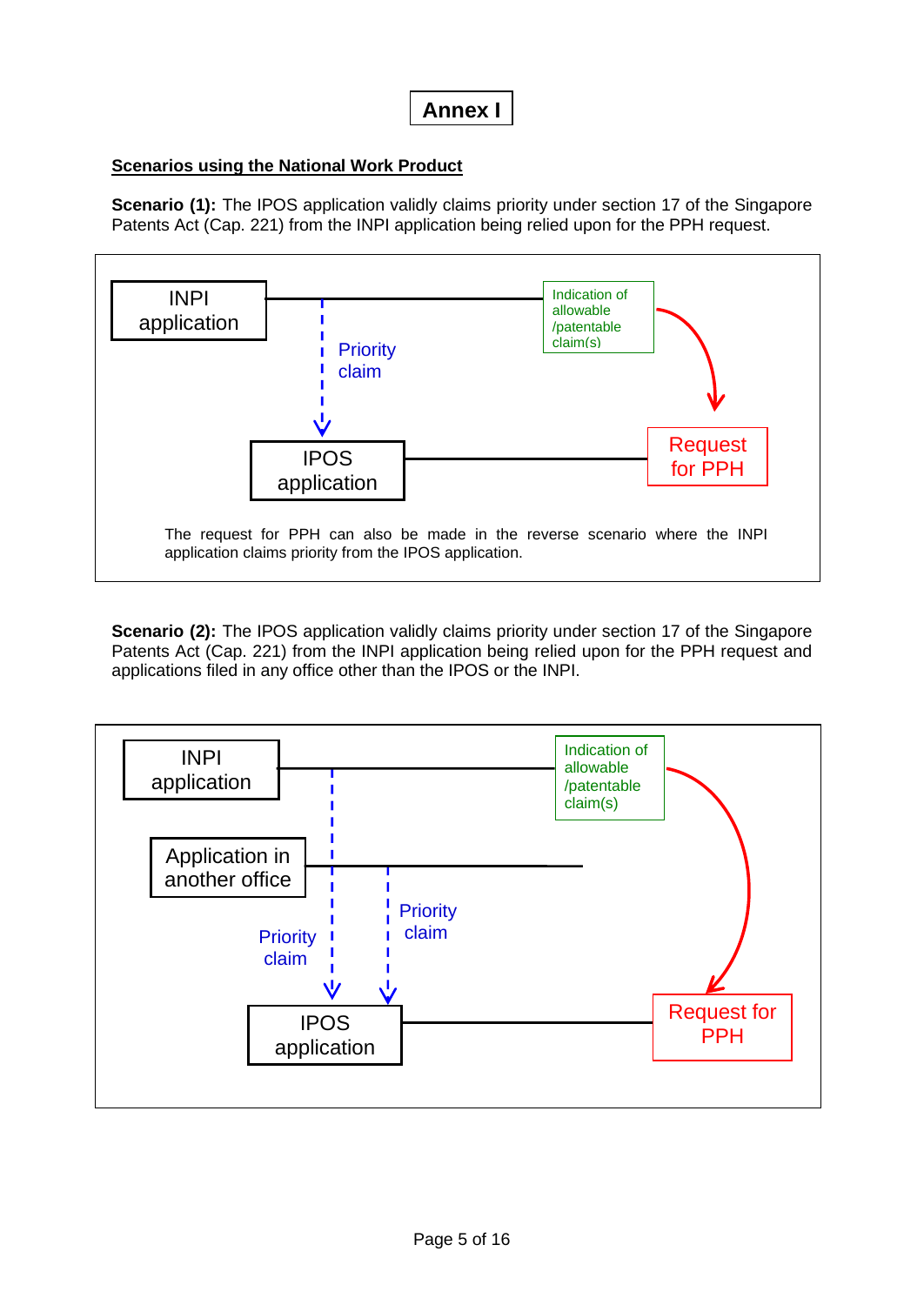**Scenario (3):** The IPOS application is a divisional application of the IPOS application referred to in (1) above, and said divisional application validly claims priority under section 17 of the Singapore Patents Act (Cap. 221) from the INPI application being relied upon for the PPH request.



**Scenario 4:** The IPOS application validly claims priority under section 17 of the Singapore Patents Act (Cap. 221) from an INPI application, and the INPI application being relied upon for the PPH request also validly claims priority under Brazilian law from said earlier INPI application.

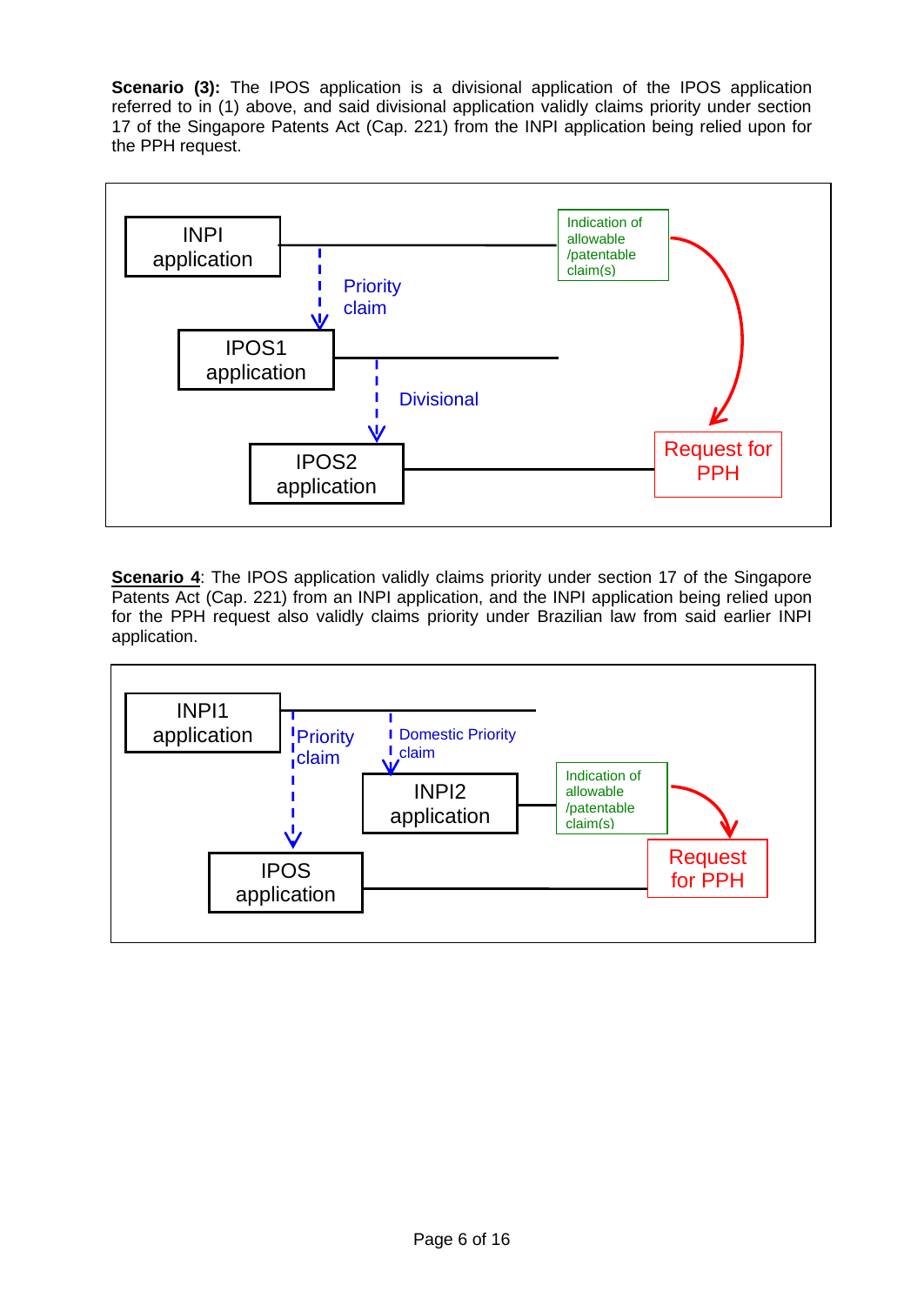**Scenario 5**: The IPOS application is a divisional application of the IPOS application referred to in (3) above, and said divisional application validly claims priority under section 17 of the Singapore Patents Act (Cap. 221) from the INPI application, and the INPI application being relied upon for the PPH request also validly claims priority under the Brazilian Patent law from said earlier INPI application.



**Scenario 6**: The IPOS application validly claims priority under section 17 of the Singapore Patents Act (Cap. 221) from a PCT application. The INPI application being relied upon for the PPH request is a national phase entry of the PCT application.

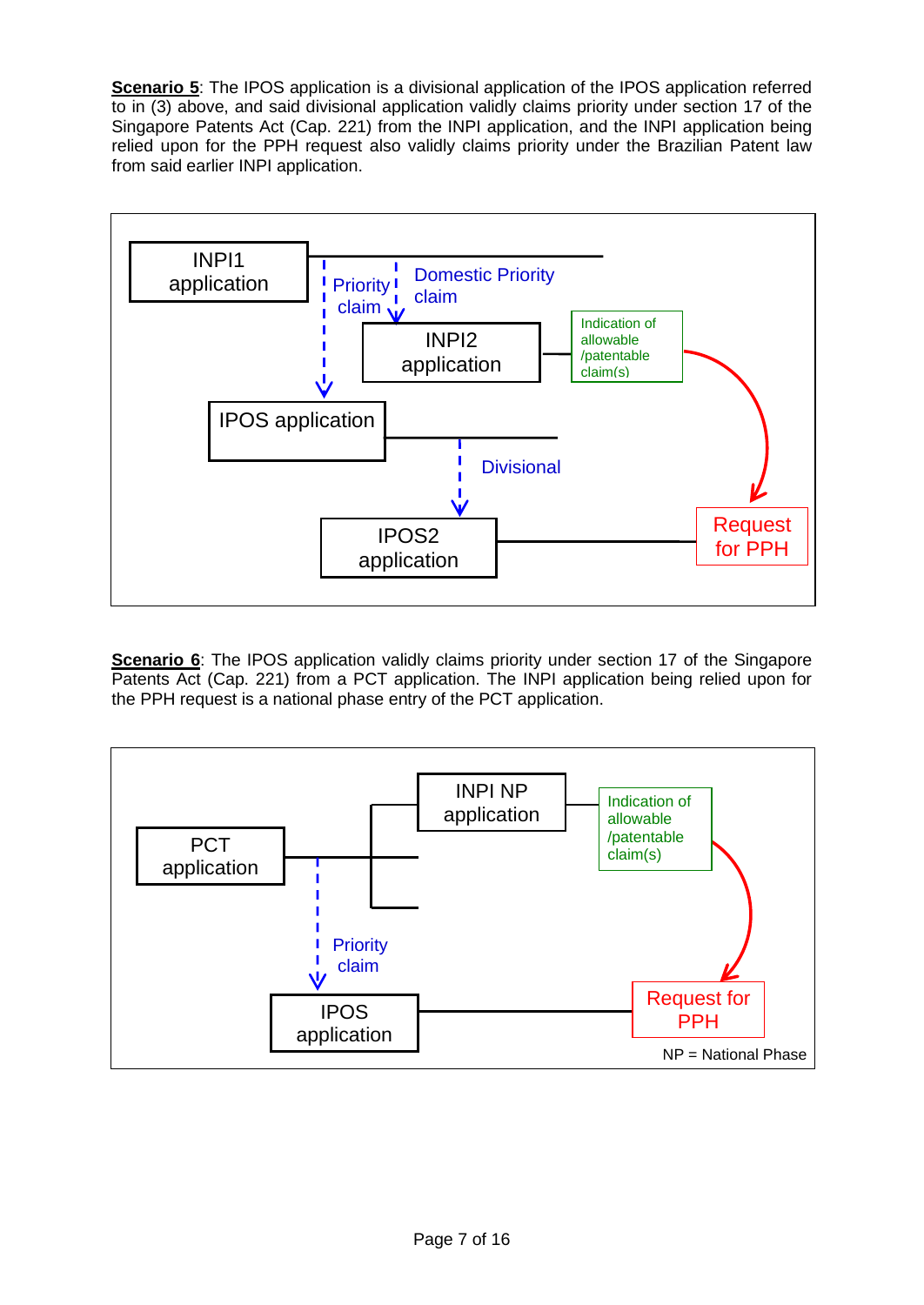**Scenario (7):** The IPOS application is a national phase entry of a PCT application ("IPOS") NP application"), and the IPOS application validly claims priority under section 17 and section 87 of the Singapore Patents Act (Cap. 221) from the INPI application. The INPI application is being relied on for the PPH request.



**Scenario (8):** The IPOS application is a national phase entry of a PCT application ("IPOS") NP application"), and the IPOS application validly claims priority under section 17 and section 87 of the Singapore Patents Act (Cap. 221) from the INPI application ("INPI1 application"). The INPI application being relied upon for the PPH request ("INPI2 NP application") is a national phase entry of the same PCT application, and INPI2 NP application validly claims priority from INPI1 application.

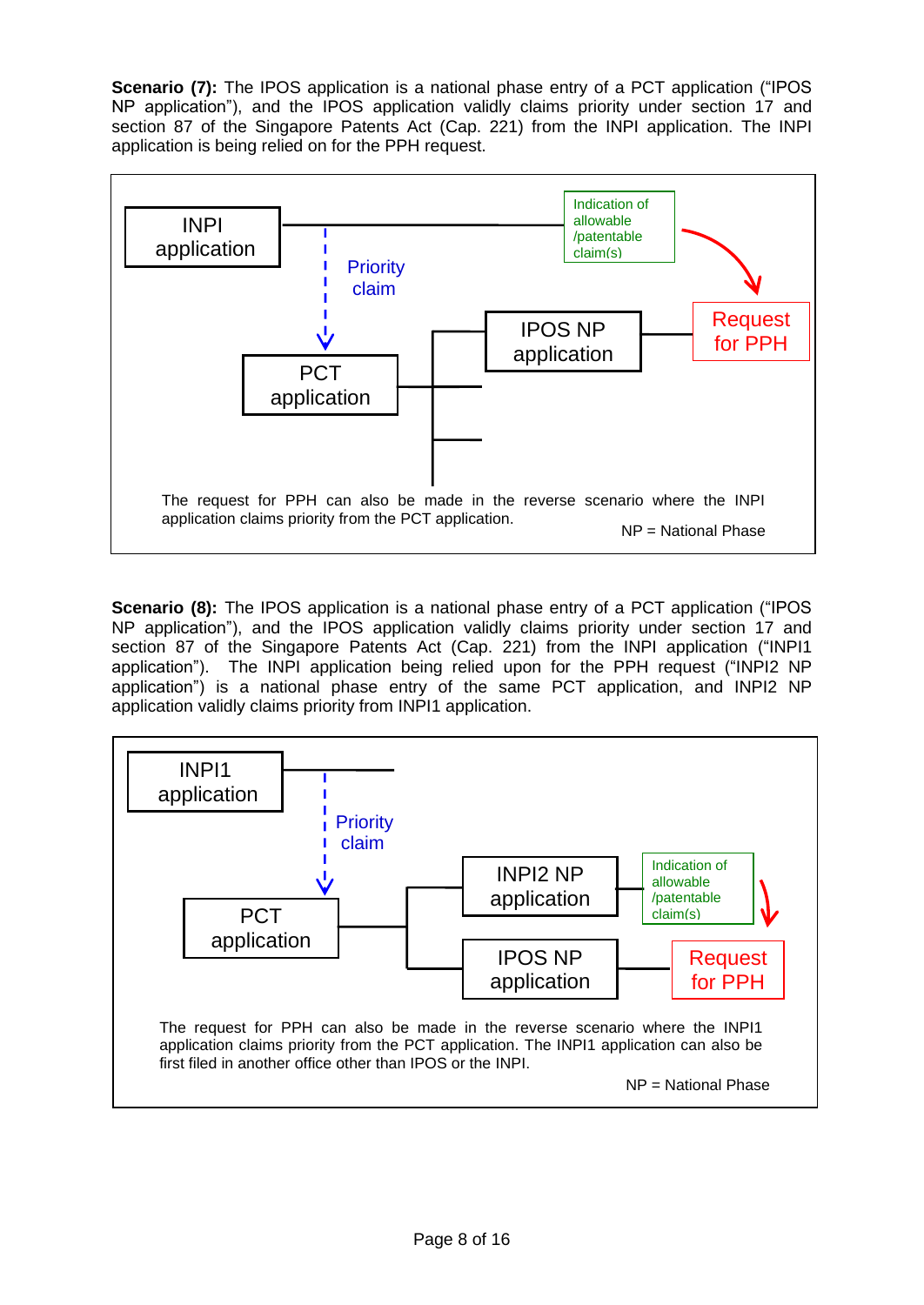**Scenario 9**: There is a first PCT application. There is a second PCT application validly claiming priority from the first PCT application. The IPOS application is a national phase entry of the second PCT application, and the IPOS application validly claims priority under section 17 and section 87 of the Singapore Patents Act (Cap. 221) from the first PCT application. The INPI application being relied upon for the PPH request is a national phase entry of the second PCT application, and the INPI application validly claims priority under the Brazilian Patent law from the first PCT application.



**Scenario 10**: There is a first PCT application. There is a second PCT application validly claiming priority from the first PCT application. The IPOS application ("IPOS NP application") is a national phase entry of the second PCT application. The INPI application ("INPI NP application") being relied upon for the PPH request is a national phase entry of the first PCT application.

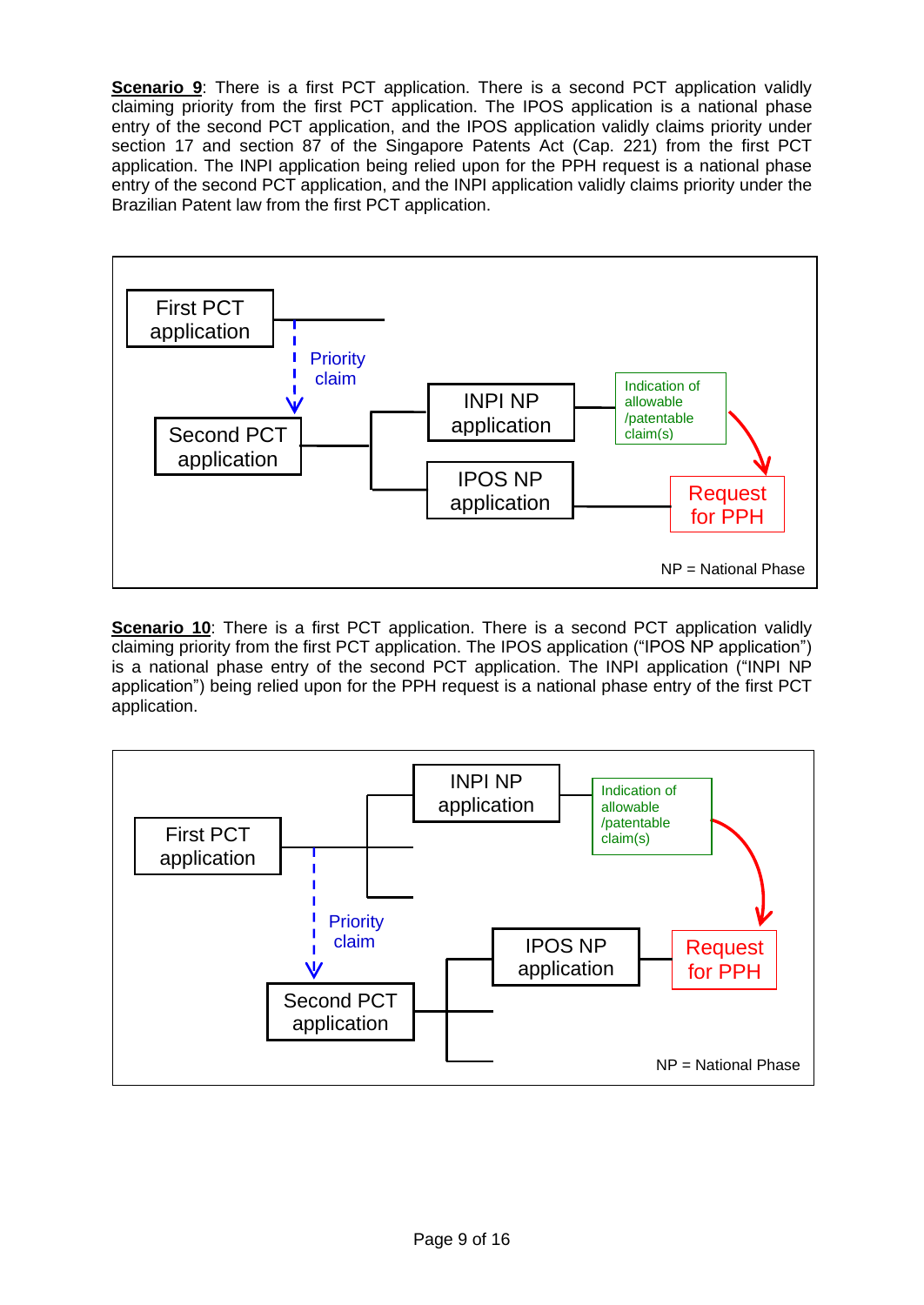**Scenario 11**: The IPOS application ("IPOS NP application") and the INPI application ("INPI NP application") being relied upon for the PPH request, are national phase entries of the same PCT application.

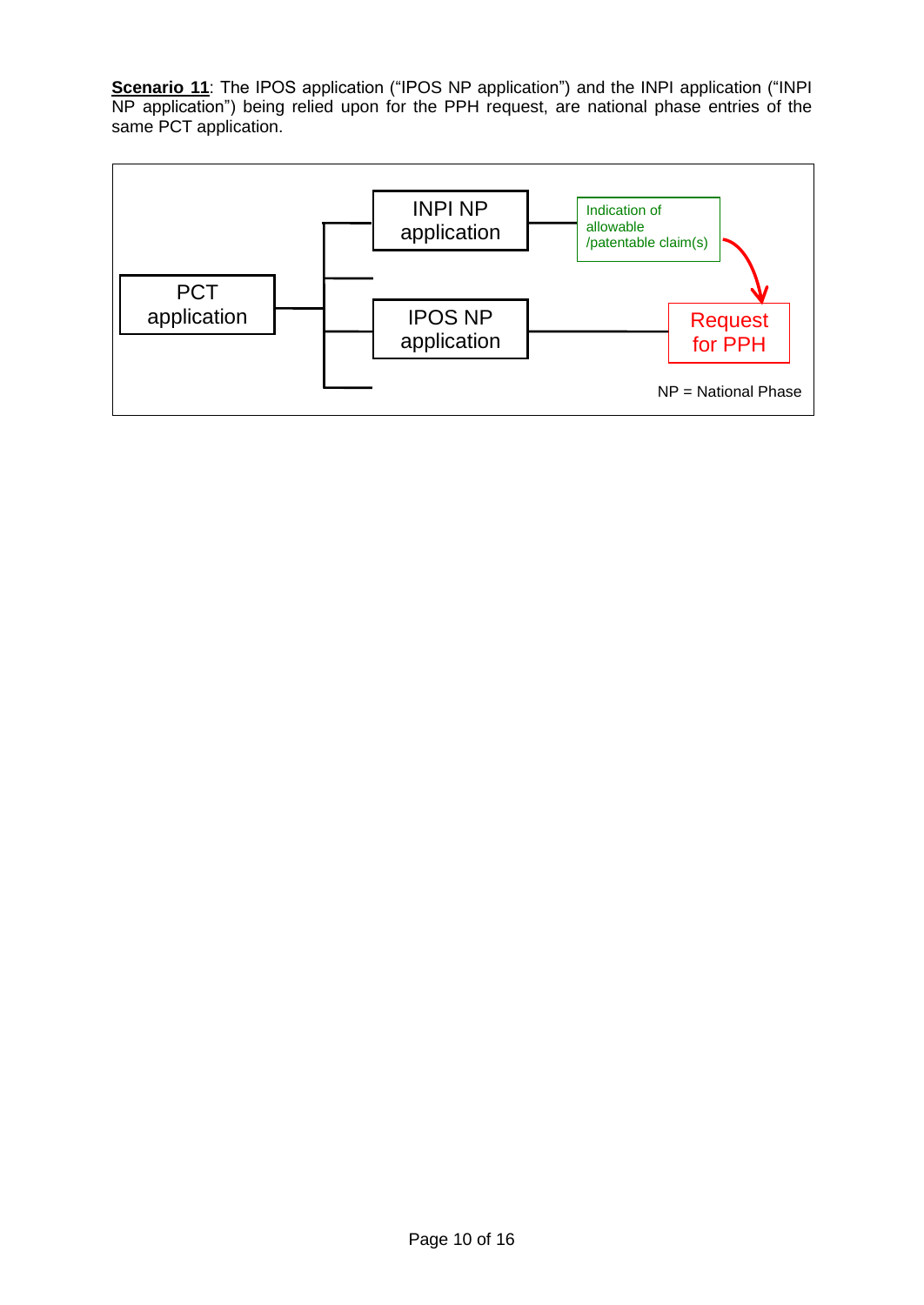# **Scenarios using the PCT Work Product**

**Scenario (12):** The IPOS application ("IPOS NP application") is a national phase entry of the PCT application filed either at INPI as RO. The PCT application is being relied upon for the PPH request and it is examined by the INPI as International Authority (IA) ("INPI/IA application").



**Scenario 13:** There are two PCT applications, the second application validly claiming priority from the first application. The IPOS application is a national phase entry of the second PCT application ("IPOS NP application"). The second PCT Application is being relied upon for the PPH request and it is examined by INPI as International Authority (IA) ("INPI/IA application").

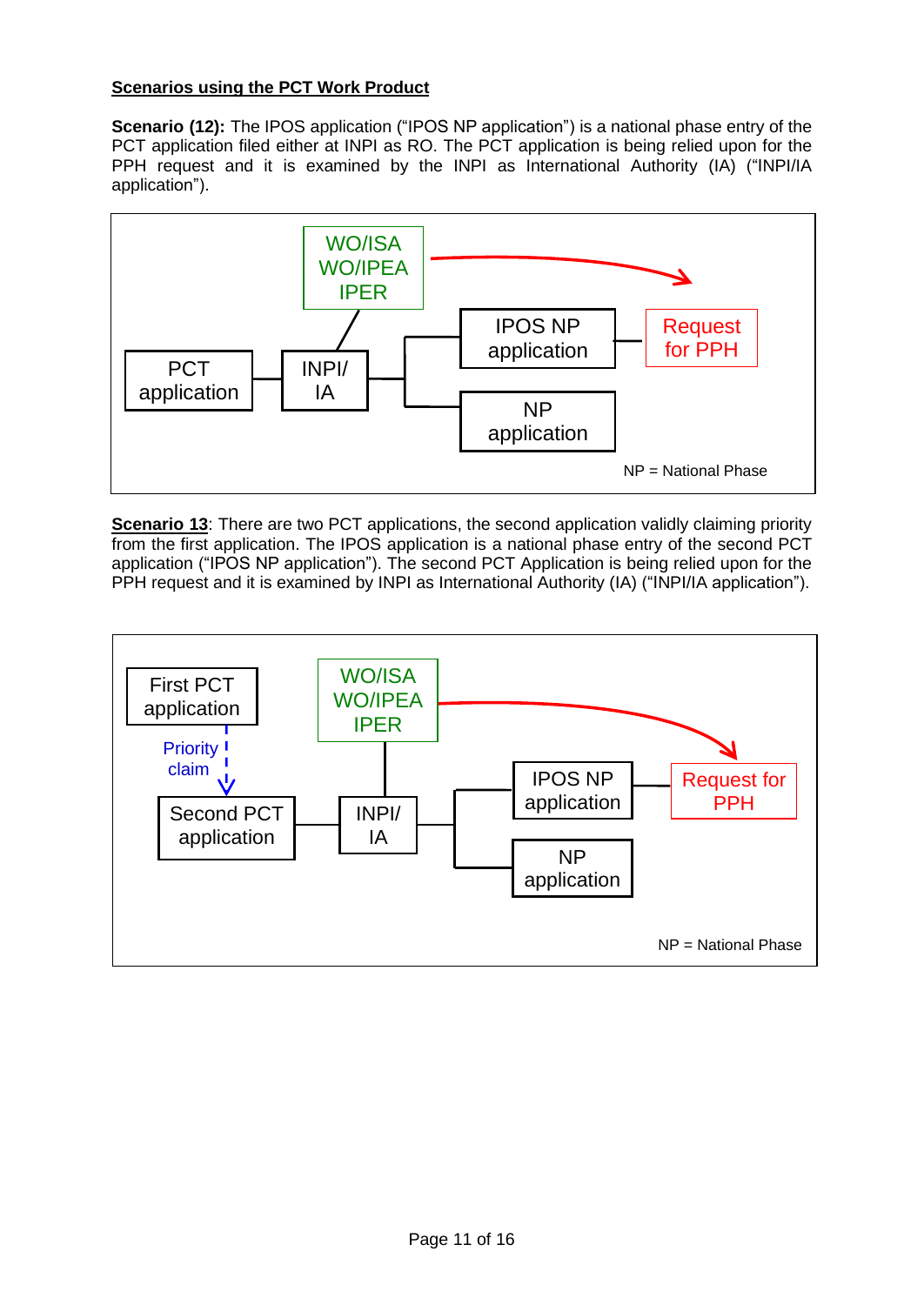**Scenario 14:** There is a first application filed in an office other than the IPOS or the INPI. The PCT application validly claims priority from the first application. The IPOS application is a national phase entry of the PCT application ("IPOS NP application"). The PCT application is being relied upon for the PPH request and it is examined by the INPI as International Authority (IA) ("INPI/IA application").



**Scenario 15:** The PCT application validly claims priority from an IPOS application. The PCT application is being relied upon for the PPH request for the IPOS application and it is examined by the INPI as International Authority (IA) ("INPI/IA application").

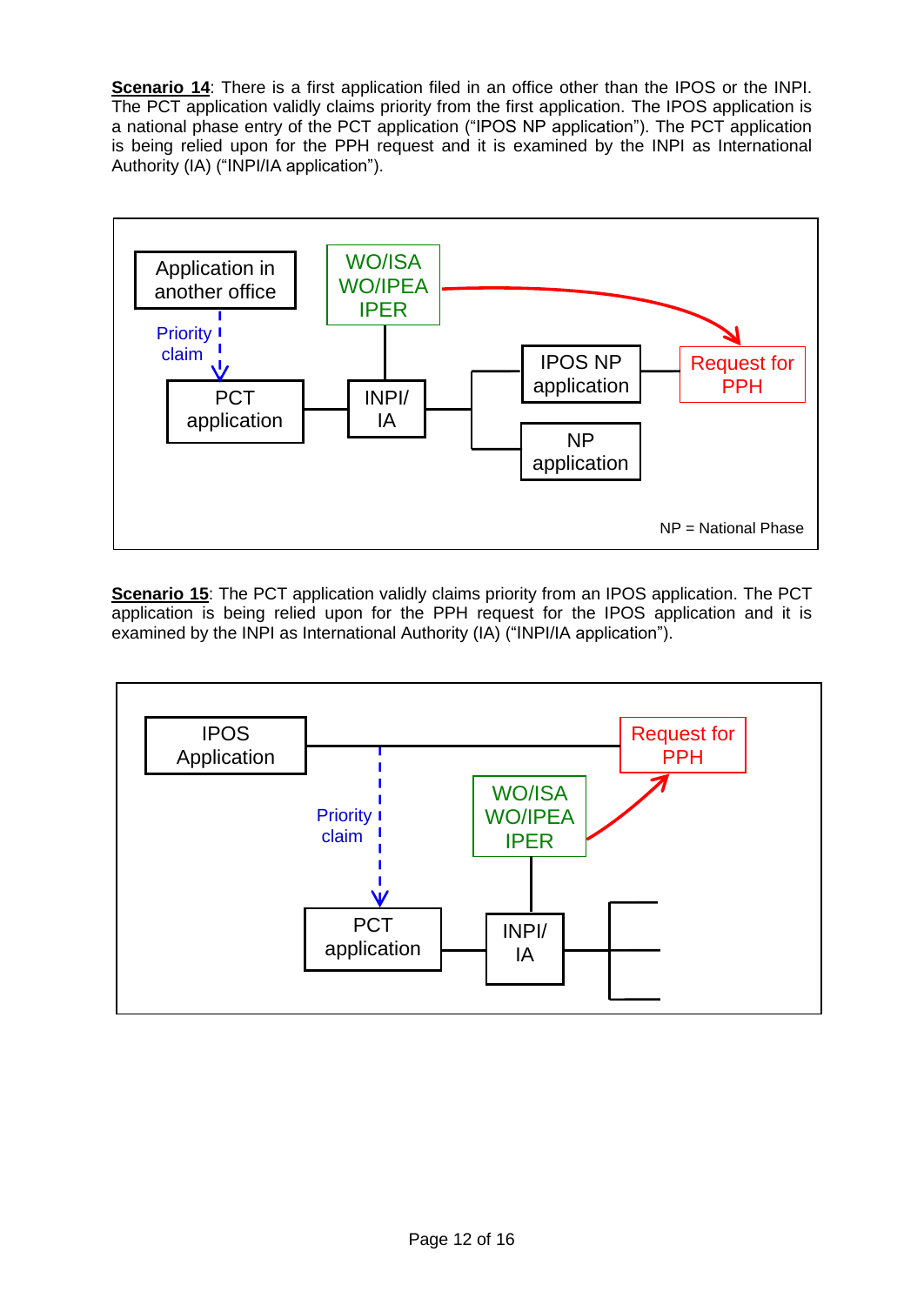**Scenario 16**: There are two IPOS application. The PCT application validly claims priority from the first IPOS application ("IPOS 1 Application"). The second IPOS application ("IPOS 2 Application") is a divisional application of the first IPOS application. The PCT application, examined by the INPI as International Authority (IA) ("INPI/IA application"), is being relied upon for the PPH request for the second IPOS application.

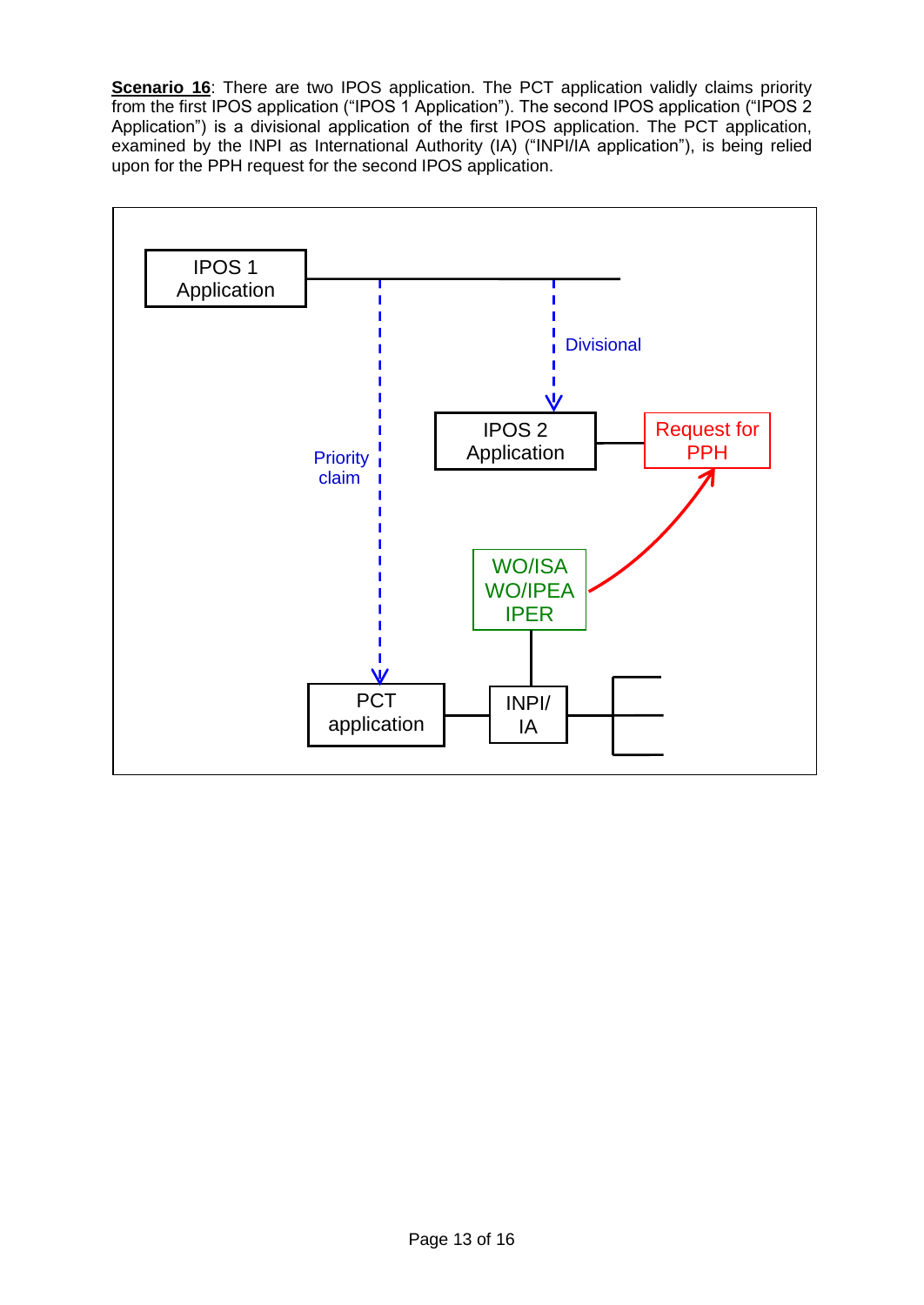**Scenario 17:** There are two PCT applications, the second application validly claiming priority from the first application. The IPOS application is a national phase entry of the second PCT application ("IPOS NP application"). The first PCT application is being relied upon for the PPH request and it is examined by the INPI as International Authority (IA) ("INPI/IA application").



**Scenario (18):** The IPOS application is a divisional application of another IPOS application that is a national phase entry of a PCT application filed at INPI as RO. The PCT application is being relied upon for the PPH request and it is examined by the INPI as International Authority (IA) ("INPI/IA application").

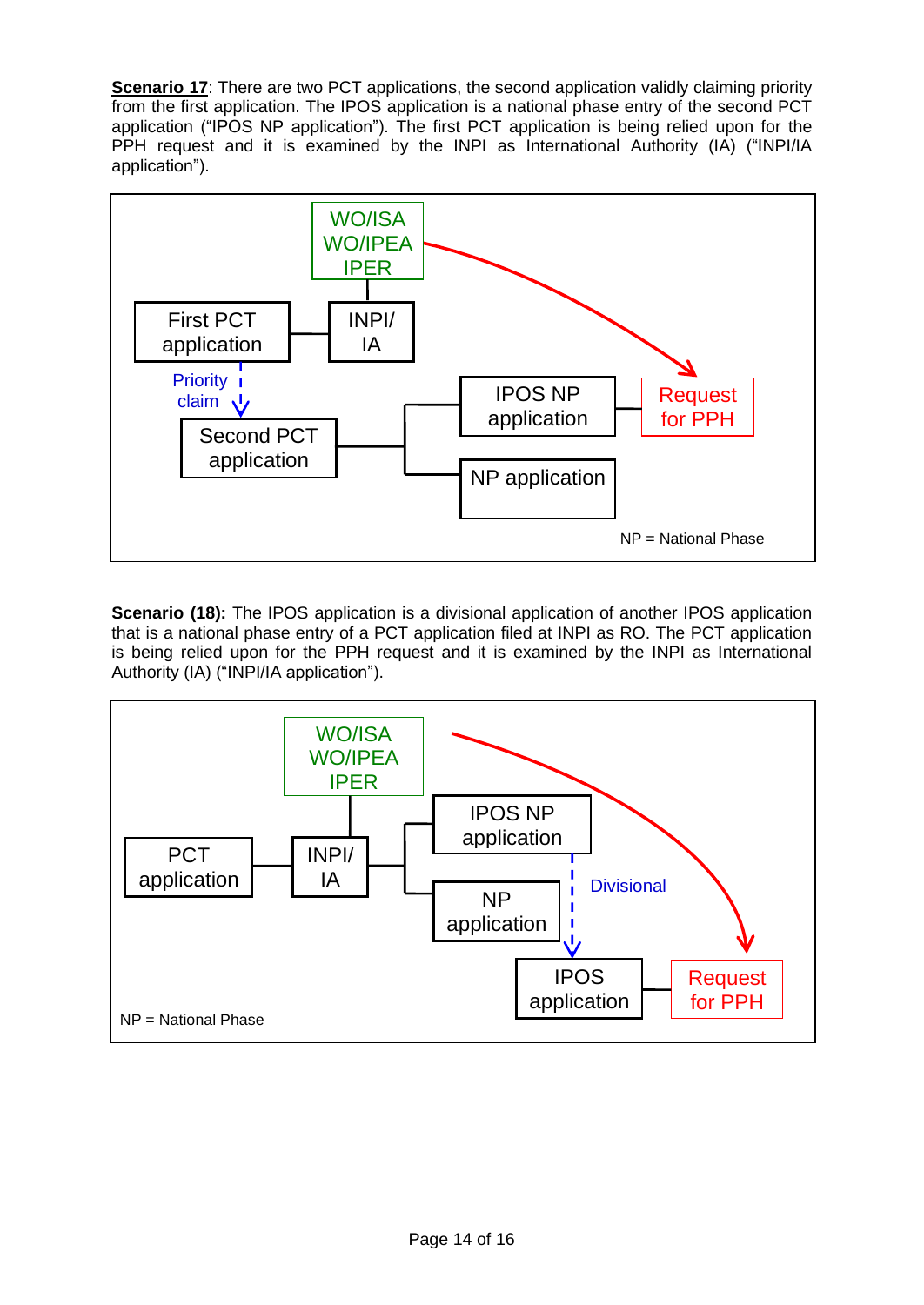**Scenario (19):** The IPOS application ("IPOS2 application") is a divisional application of another IPOS application ("IPOS1 application"). The PCT application validly claims priority from IPOS1 application. The PCT application is being relied upon for the PPH request and it is examined by the INPI as International Authority (IA) ("INPI/IA application").



# **Annex II**